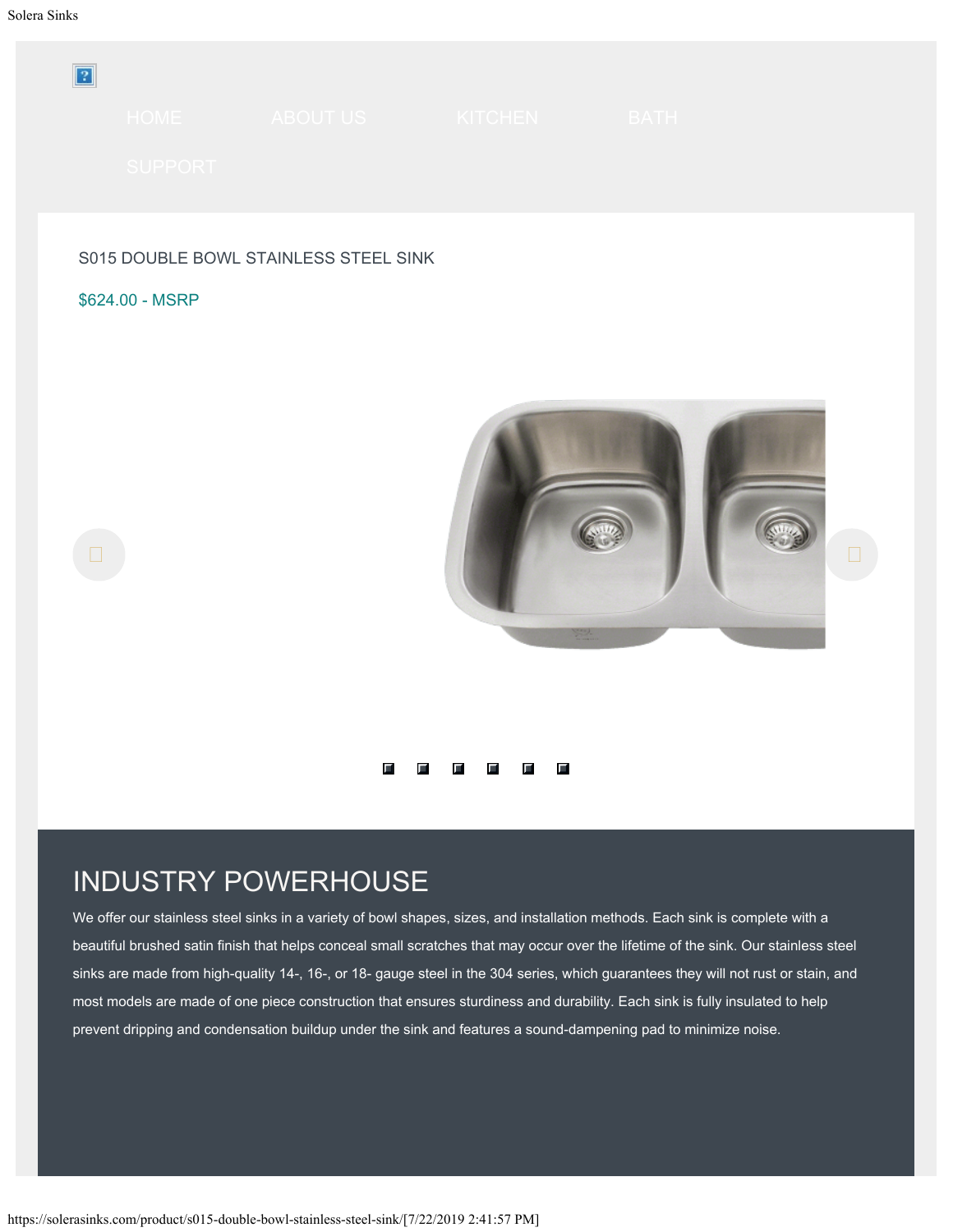

### FEATURES

Solera offers undermount, top-mount, apron, and dual-mount stainless steel sinks in a variety of bowl and gauge options. Each sink is fully insulated with sound dampening pads, making it no surprise that Solera customers choose stainless steel kitchen sinks more than any other material.

| SOUND            | <b>MULTIPLE</b> | <b>HARDWARE</b> | <b>ALL NATURAL</b> |
|------------------|-----------------|-----------------|--------------------|
| <b>DAMPENING</b> | <b>GAUGES</b>   | <b>INCLUDED</b> | &                  |

RECYCLABLE

OFFERED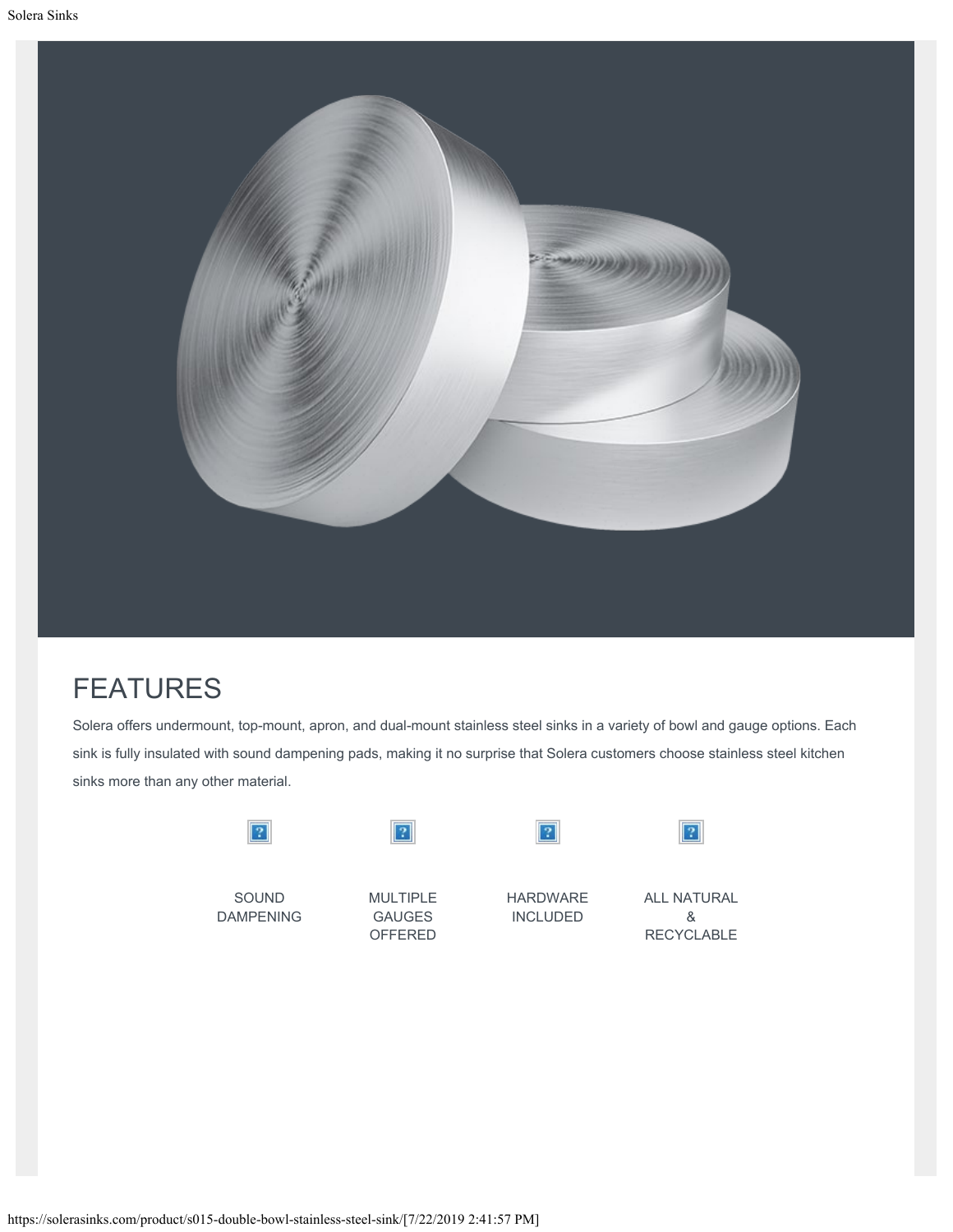

### LET`S ACCESSORIZE

Our grids and cutting boards are custom-made to fit our sinks. The grid protects the base of the sink, while the natural cutting board gives you more useable work space. We offer two different strainers: the standard strainer has a removable tray, while the basket strainer features a deeper, perforated metal basket with a handle.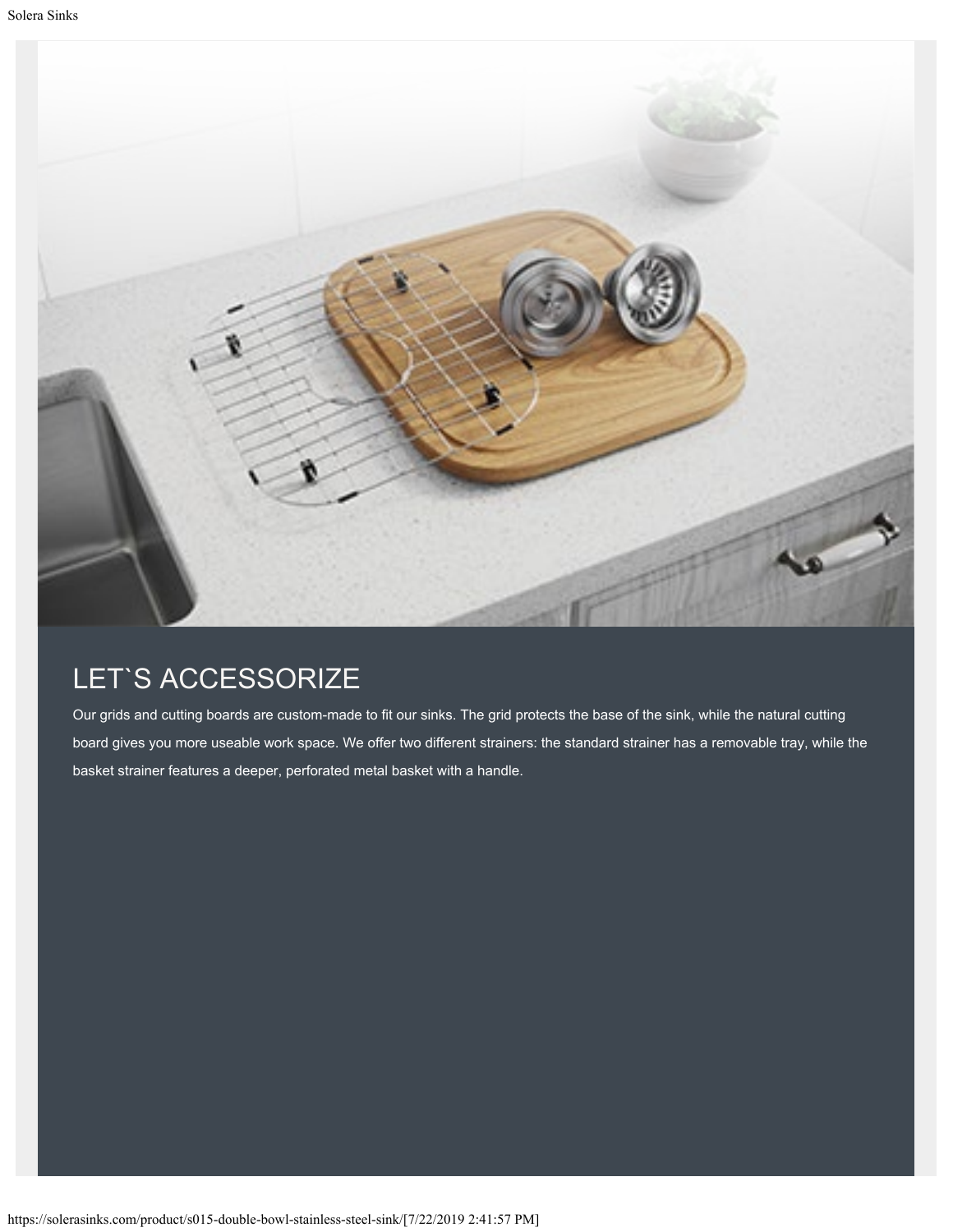

#### SPECIFICATIONS

16- or 18-Gauge Steel Available

Certified High-Quality 304 Stainless Steel

Brushed Satin Finish

Offset Drain Fully Insulated

Cardboard Cutout Template Included

Installation Hardware Included

Lifetime Warranty

## **DIMENSIONS**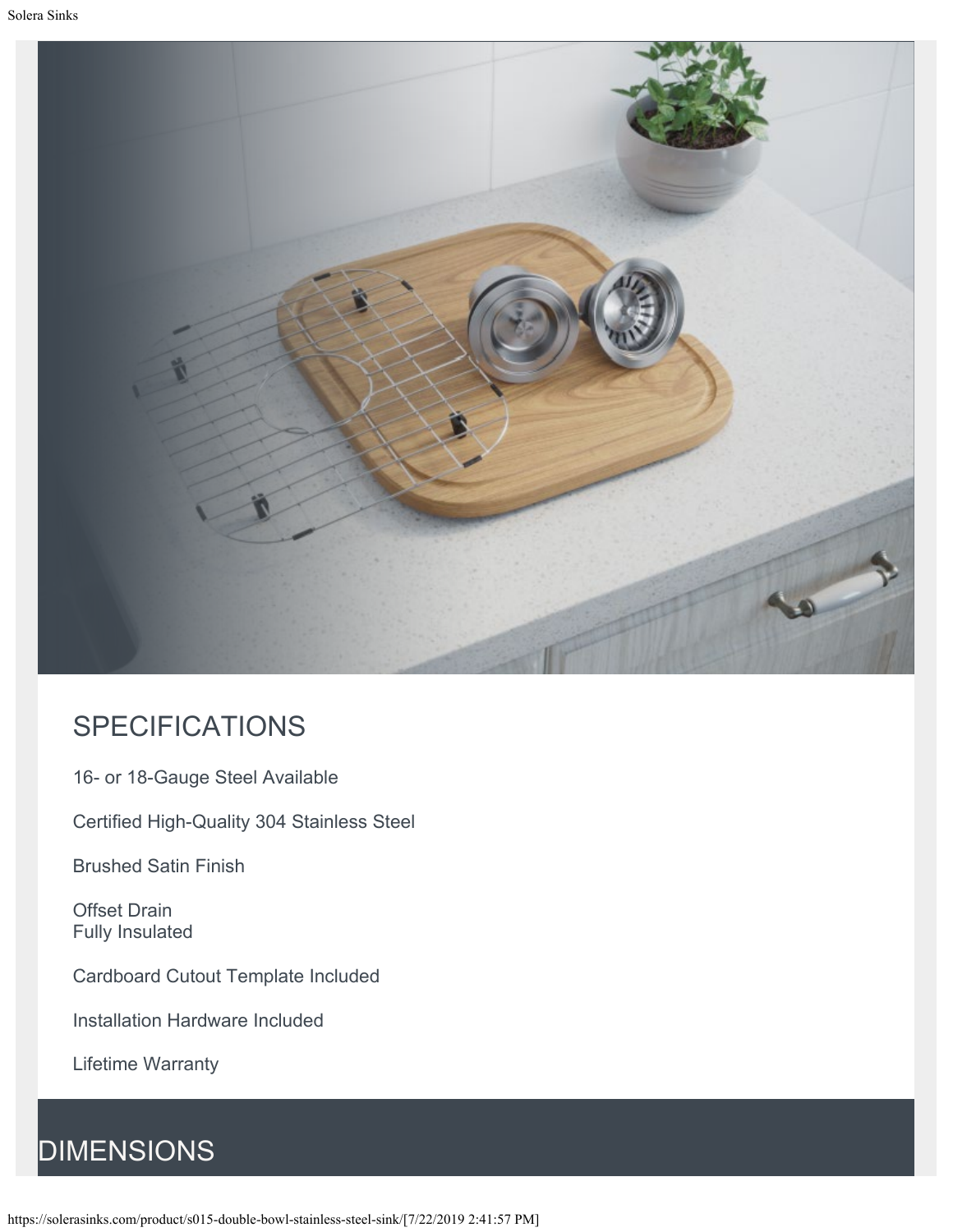<span id="page-4-0"></span>

**[INCHES](#page-4-0)** [MILLIMETERS](#page-0-0)



# INTRODUCING **THE <b>R** KIOSK

The all-in-one Solera Touchscreen Catalog features the entire line of Solera products with an exciting, interactive structure.